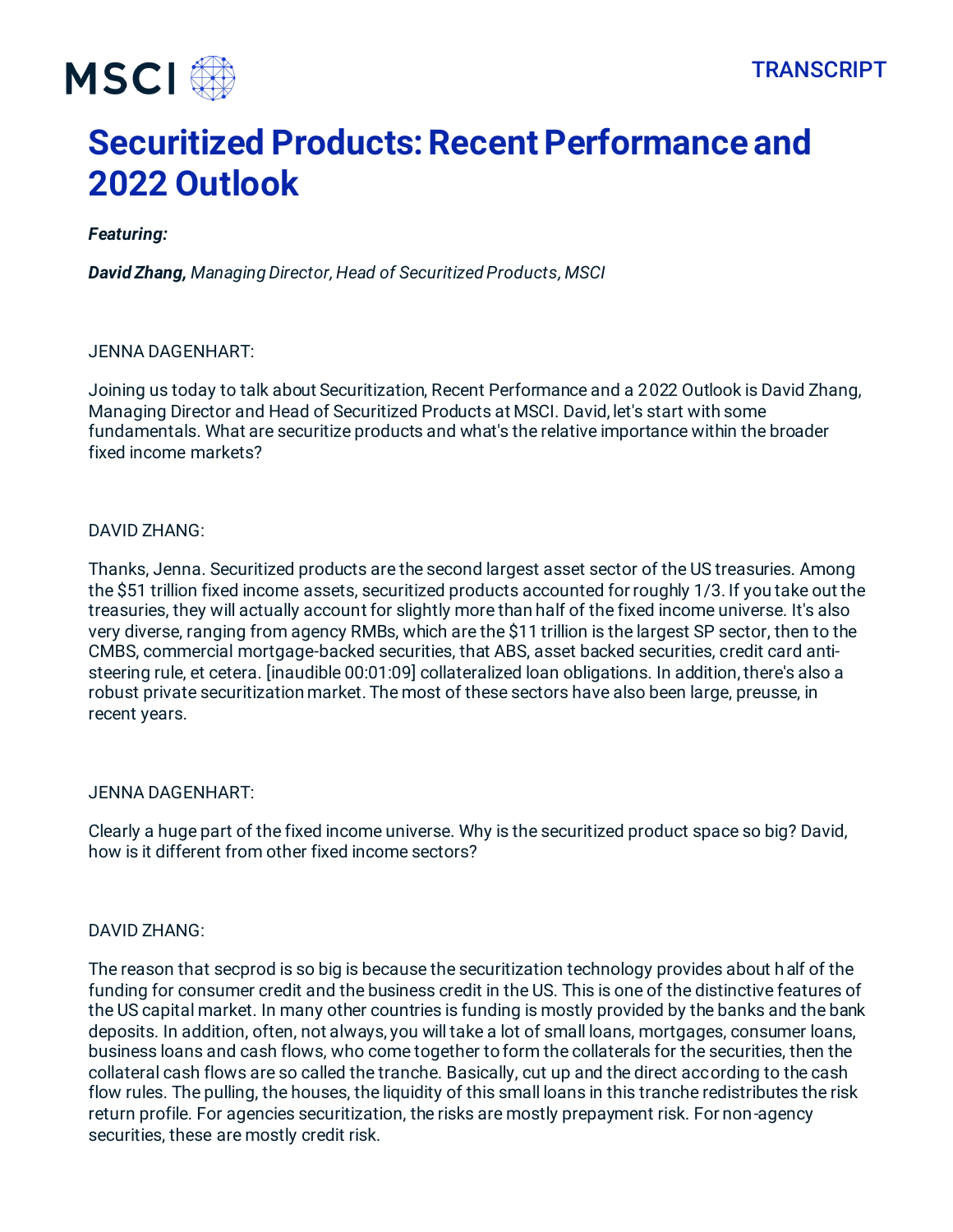



## JENNA DAGENHART:

How do investors deal with these additional complexities caused by the securitization process?

#### DAVID ZHANG:

Analytics play a very important role in products investments. These include sophisticated market in the credit risk analytics, pre -trade analysis for both primary market and the secondary market, performance surveillance, and across the full cycle of the securitization, investor education is also important. For example, forums like yours, as well as participation at leading industry events. For example, I'm speaking at an upcoming EPS conference next week. That's one of the largest gatherings of the US securitization community, part of the ecosystem of investor communication and education.

#### JENNA DAGENHART:

You mentioned the securitized products market has seen large growth in recent years. What's behind the growth?

#### DAVID ZHANG:

Yes, securitized products, especially RMDs and mortgages had a role in the 2008 financial crisis. After the crisis, the market actually shrunk especially for certain products, for example, subprime RMBs, and CDOs, and other sectors. Many of the reform measures by the government and by industry, afterwards have built a more solid foundation for securitization. The market actually recovered to pre-crisis levels quickly.

The recent at the first accrues is driven by many factors, one is the current low interest rate environment, and the investors demand for yield. Securitized products can have relatively higher spreads, partly due to the complexity in a way risk premium for the complex. Another key factor is the government support. After the crisis, a lot of this complex financial transactions work is created by regulations, by accounting rules, by capital rules. On the other hand, securitization because of its importance to the real economy, is strongly supported by governments.

That takes a recent COVID example. After the onset of COVID in 2020, Federal Reserve in military ramped up the QE, the so-called quantitative easing, and about trending stories of agency RMBS to push down the mortgage rates and stimulate the market and economy. There's a similar support on the private labels' securitization side as well. All these factors contributed to the robust securitization market in the US.

#### JENNA DAGENHART:

What's the outlook for 2022, David?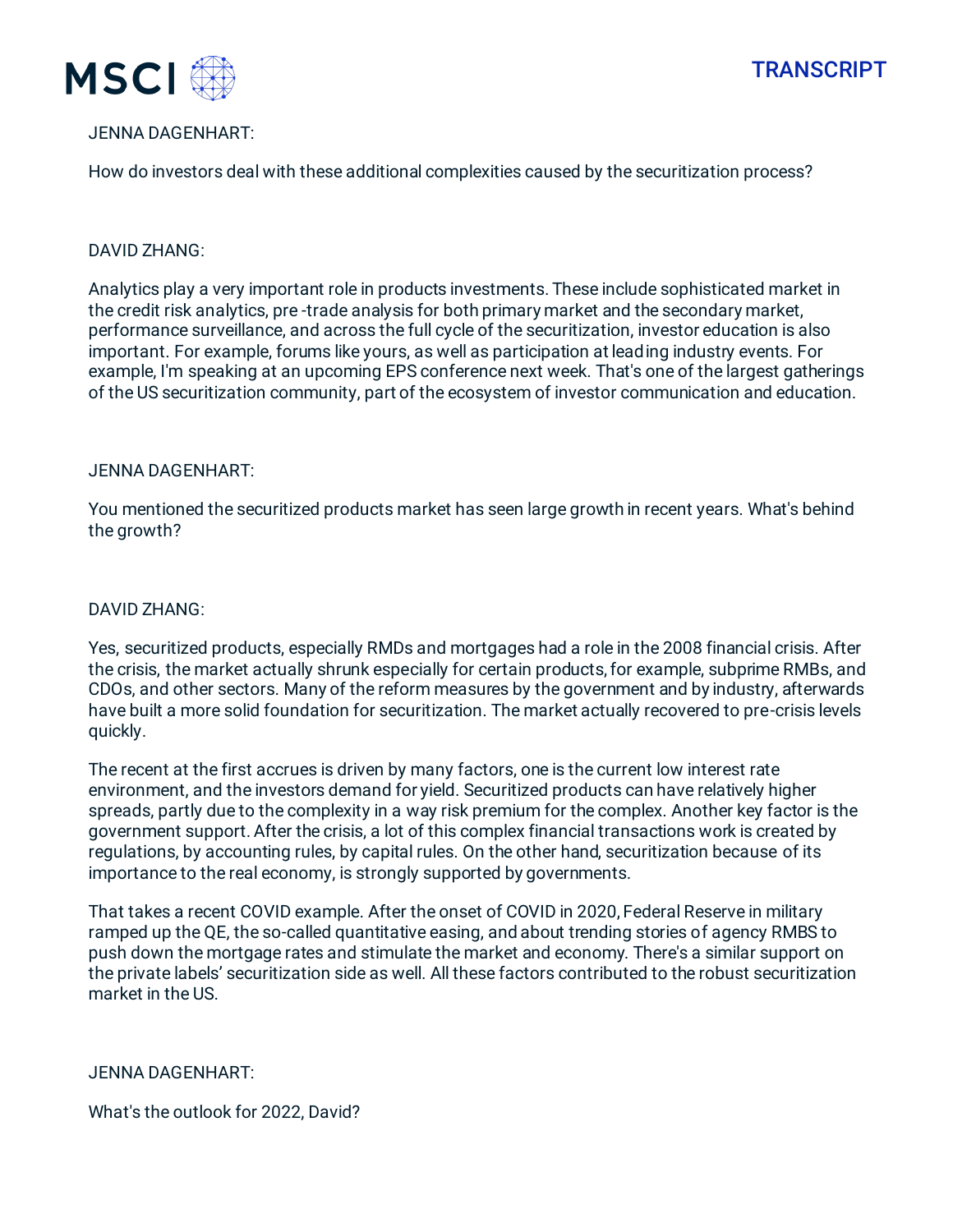



## DAVID ZHANG:

Well, each sector has their own set of performance drivers. Take agency RBS example, results the largest SP sector. The Fed has been buying trillions of dollars of agency RMBs as part of their QE program and that has pushed the US option adjusted spreads to near historical loans. Whether these spreads revert back to historical being levels depends on how fast the Fed taper these purchases. The Fed actually started tapering very recently, in late November, just two weeks ago. On a monthly basis, reduction is \$10 billion less in treasuries, and \$5 billion less in MDS. These are small compared with this \$120 billion a month the Fed was buying.

The spread the normalization will depend on longer term trajectory of the tapering. And this has a lot of dependency on how the economy recovers, and how inflation and the perception of inflation evolves. In addition, there are large uncertainties in prepayment behavior. Prepayment are key drivers for MBS performance. If rates keep rising, then the lenders will have less mortgages to refinance. They will concentrate the refinance business on a smaller pay and there will be more aggressive. That in turn, may actually hurt MBS performance. If you look at so called the primary/secondary spread, that's the spread between the interest rate that the lenders charge the borrowers and the interest rates MBS investors get that spread has collapsed by almost 80 pips since last fall, signaling the aggressiveness of the lenders.

On the policy front, with a new administration in the US, the leadership at FHFA, which stands for Federal Housing Finance Agency, that's the regulator of the agency MBS market, and FHA, the Federal Housing Authority, which issues low-income loans for Ginnie Mae, mostly. These agencies are in the middle of potential leadership changes that actually may lead to regulation changes, and the prepayment default behavior change.

JENNA DAGENHART:

What about other sectors?

#### DAVID ZHANG:

Yeah. Take another example. For the non-agency and the sector, one of the key drivers is the future direction of horse price. Over the last two years, the US House Price have risen the fastest in the last 30 years. Next year's performance is uncertain. Take another example CMBS by commercial mortgage-backed securities, the two lagging sectors under CMBS are the retail and hotel sectors, obviously, because of COVID. How fast is these two sectors recover will depend on how COVID evolves next year, especially with a new COVID variance and also with government policy. Each sector has its own set of performance drivers that requires focus analysis and analytics. Same with ABS, CLS and other sectors.

#### JENNA DAGENHART:

What about the securitized product market outside of the US? What are the differences?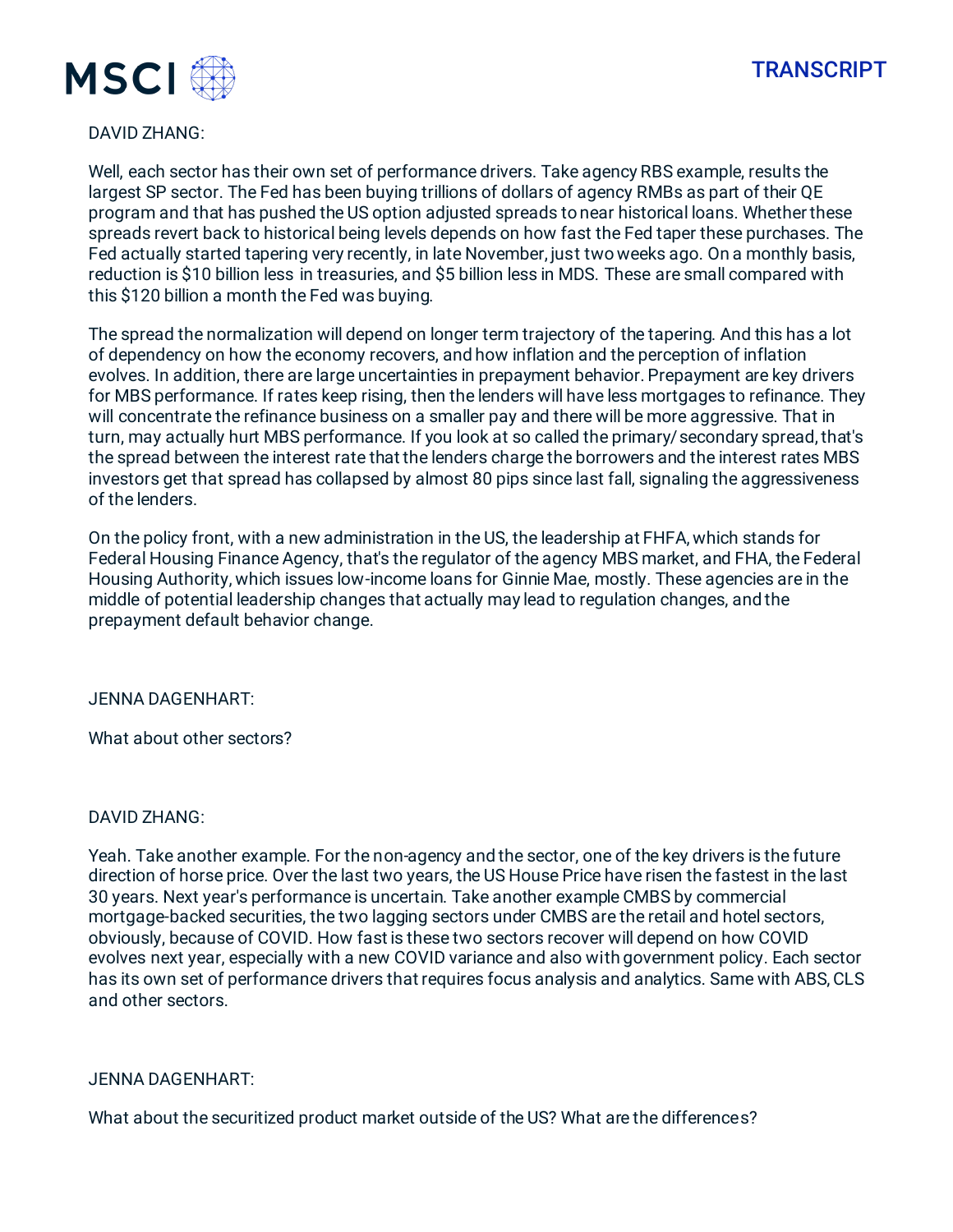



#### DAVID ZHANG:

In Europe, securitized product sector is about 10% of the physical market is here versus that 30% US numbers that I mentioned before. The EU actually when slow similar reform measures, like the US. For example, at the end of 2018, the EU pushed through the so-called STS securitization regulation, that stands for simple, transparent and standardization. This is actually similar to many of the U.S. reforms. After some of the initial pitch, the market has started growing again in EU.

In Asia, the Chinese regulators restarted the securitization market around 2015, just a few years ago. In a few years, it has grown into the second largest market behind the US. I happen to be the codirector of the Chinese ABS market for the SFA, structured finance association. SFA is industrial organization in the U.S, it's securitization. Part of the role of this partnership is to help U.S investors access the Chinese labor markets. For the last few years, we actually see growing foreign investment in the Chinese fixed income market overall and in the Chinese ABS markets, in particular. The Chinese ABS market tends to have a higher yield spread, and the potential diversification benefits for Western investors.

#### JENNA DAGENHART:

Lastly, ESG and climate risks seem to be top of mind within financial markets. David, what's the latest development in these areas?

## DAVID ZHANG:

Yeah, so that's very timely. My speaking role at the ABS East Conference next week, is actually on ESG including climate. Given that securitization is importance to landing in the credit in the U.S, many market participants recognize that ESG is a key factor to influence lending and allocation of credit. There are many aspects of lending, whether it's mortgages, auto-loans, USDA loans, business loans, that can be influenced by ESG investment practice. For example, whether the lending helps environment like for example climate change, or whether the lending helps improve particular social goals. That's why regulators and SFA representing the market participants are all focusing on ESG development in the securitization.

Some of the difficulties of applying ESG to securitization are due to the nature of the securitization. As we discussed previously, the two key aspects are pulling off small loans and the charging of cash flow. A lot of U.S loan our data may not be available publicly after the pooling, sometimes due to privacy concerns and a regulation, this makes ESG analysis difficult. [Inaudible 00:13:27] may lead to an even an often-dynamic ESG impact from the loan level ESG information. That actually creates additional difficulties. Other issues include data standardization, and the data disclosure standardization. We are working on all this issues, but we are confident that ESG will become an important driver in the securitization market.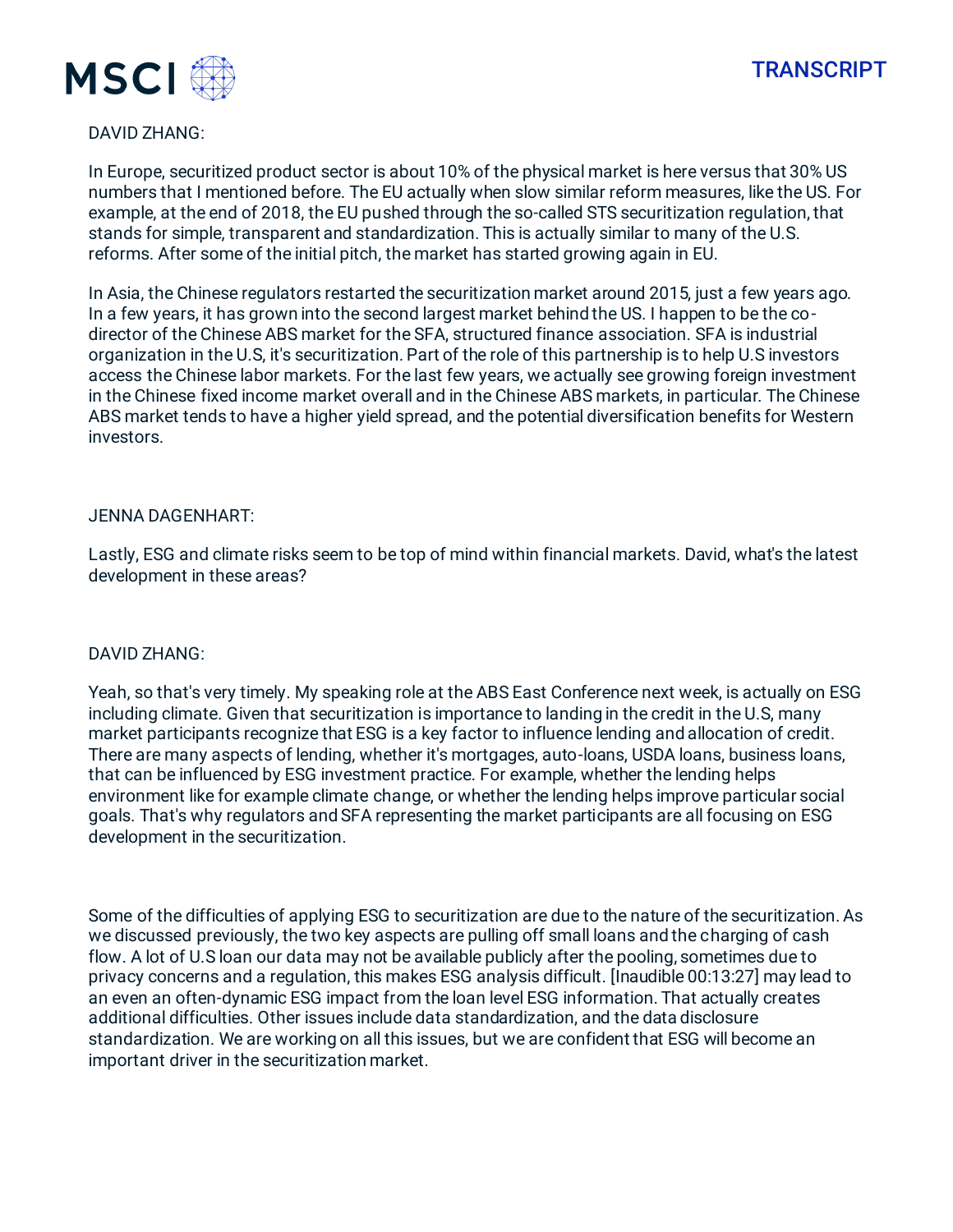



## JENNA DAGENHART:

David, great to have you and I appreciate your thoughts and insights into the securitized product market.

#### DAVID ZHANG:

Thank you, Jenna.

#### JENNA DAGENHART:

Thank you for watching. Once again, that was David Zhang, Managing Director and Head of Securitized Products at MSCI. I'm Jenna Degenhart with Asset TV.